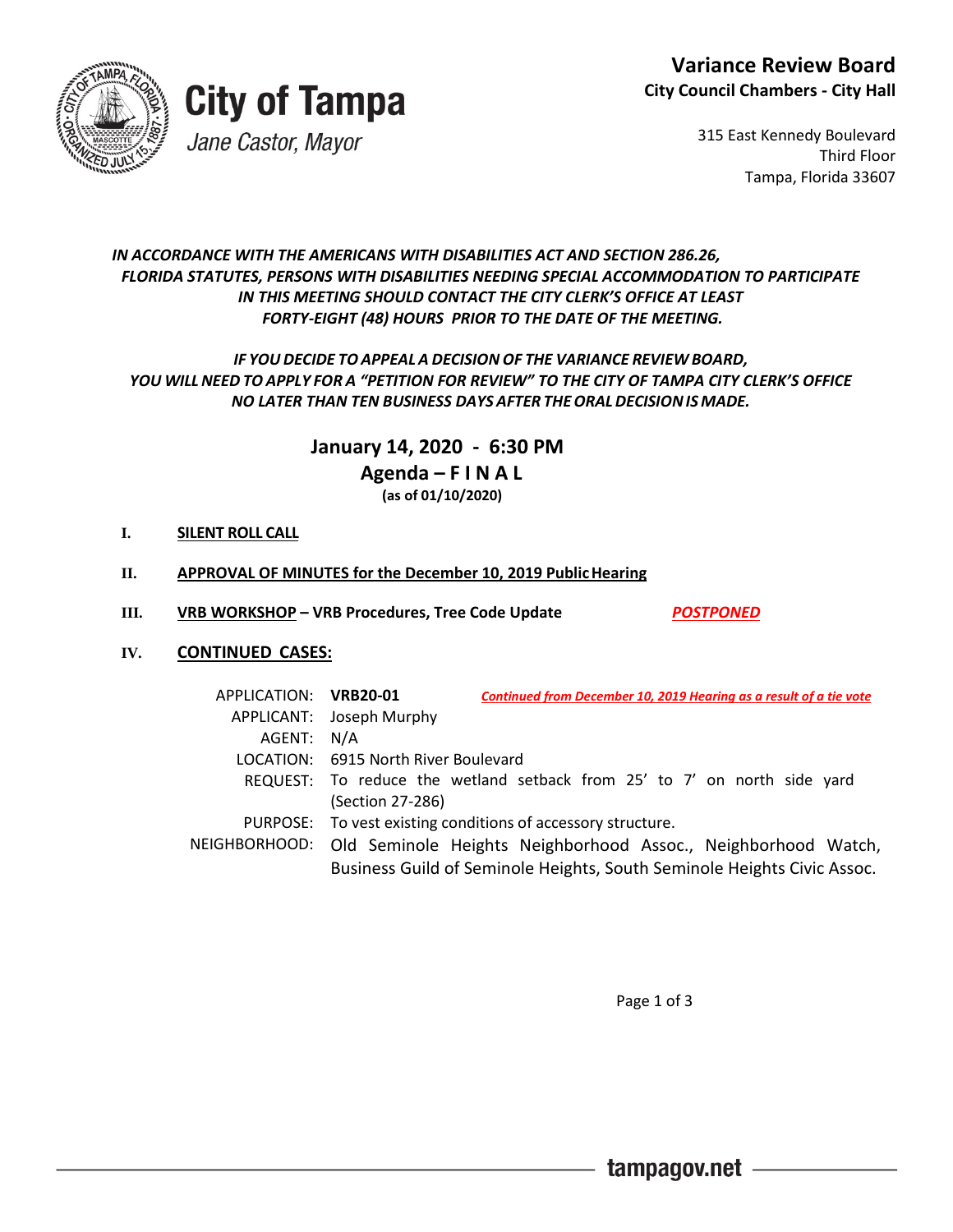



#### **VI. NEW CASES:**

| <b>Continued from December 10, 2019 Hearing due to renotice</b>                         |
|-----------------------------------------------------------------------------------------|
| APPLICANT: Roderick C. & Elizabeth F Mann                                               |
| AGENT: John Grandoff, III / Hill Ward Henderson                                         |
| LOCATION: 4936 West Melrose Avenue, South                                               |
| REQUEST: To reduce the front yard setback from 25' to 20', to reduce the rear yard from |
| 20' to 7'-2" (Section 27-156)                                                           |
| PURPOSE: To construct new single-family residence.                                      |
| NEIGHBORHOOD: Stoney Point Civic Assoc., Sunset Park Area Homeowners Assoc., Inc.       |
| APPLICATION: VRB19-95                                                                   |

#### APPLICATION: **VRB19-114**

|               | APPLICANT: Leslie A. Diaz                                                                                                                                                                                   |
|---------------|-------------------------------------------------------------------------------------------------------------------------------------------------------------------------------------------------------------|
| AGENT: N/A    |                                                                                                                                                                                                             |
|               | LOCATION: 2913 W Aileen Street                                                                                                                                                                              |
|               | REQUEST: To reduce the rear yard setback from 20' to 0', to reduce the west side<br>yard setback from 7' to 4', and reduce the east side yard setback from 7' to<br>3.7' (Section 27-156)                   |
|               | PURPOSE: To vest existing conditions of footprint of existing primary structure.<br>To obtain setback reduction for carport addition for covered porch area; work<br>done without permits - CMP-19-0007941. |
| NEIGHBORHOOD: | MacFarlane Park Assoc. & Neighborhood Watch, La Maddlena HOA, Bowman<br>Heights Neighborhood Watch                                                                                                          |

### APPLICATION: **VRB19-118**

| APPLICANT: Fowler Avenue, LLC                                                           |
|-----------------------------------------------------------------------------------------|
| AGENT: David W. Jackson / Rebecca Bennett/ Anchor Sign, Inc.                            |
| LOCATION: 11616 North Nebraska Avenue                                                   |
| REQUEST: To install a wall sign on north elevation, to increase allowable signage       |
| square footage on north elevation from 0 SF to 66.82 SF (Section 27-289)                |
| PURPOSE: To install a new sign for new tenant on north elevation of existing structure. |
| NEIGHBORHOOD: North Tampa Community Neighborhood Assoc.                                 |

Page 2 of 3